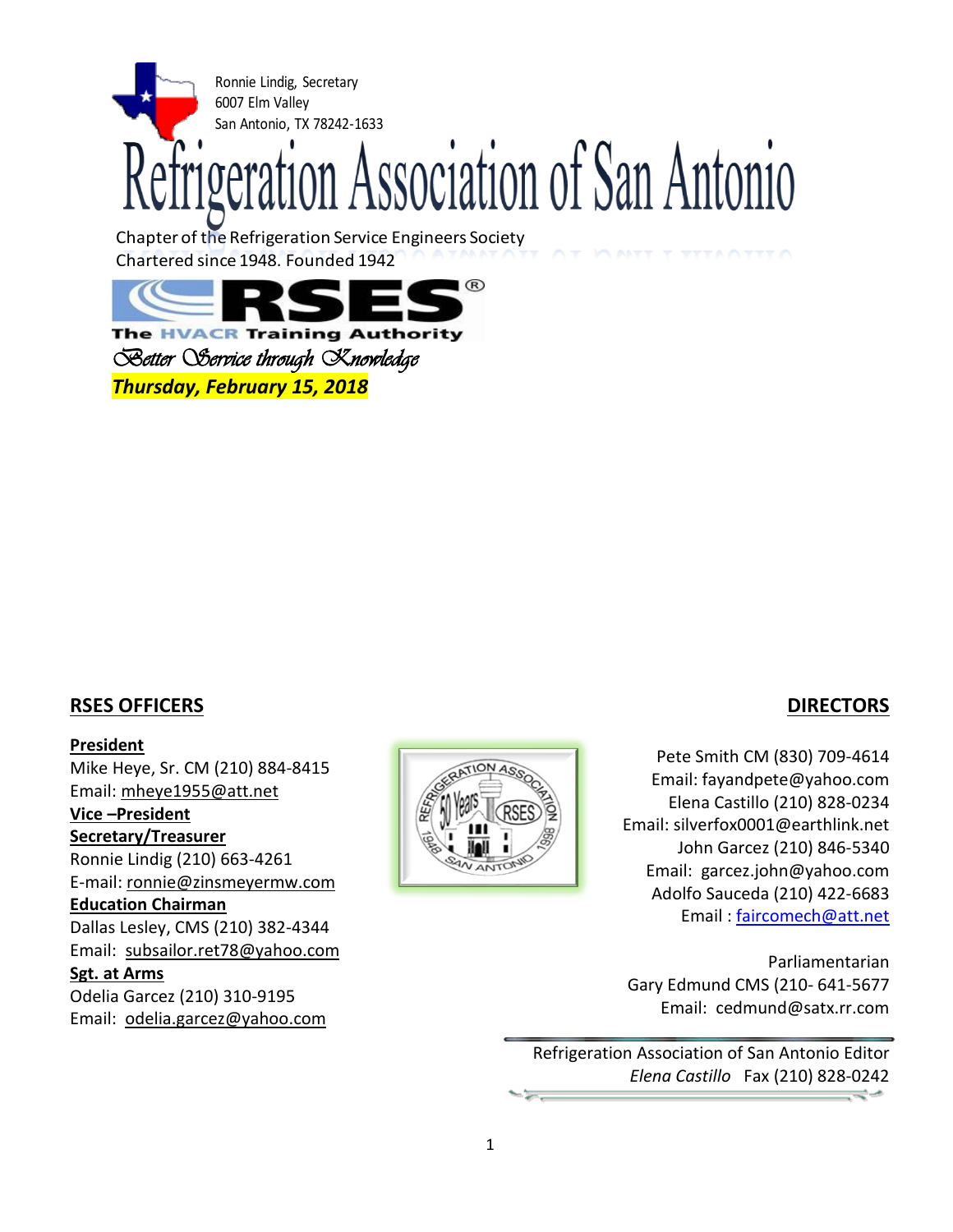## **MEETING PLACE**

**The Refrigeration Association of San Antonio meets on the third Thursday of every month in the Beethoven Maennerchor Hall at 422 Pereida.**

**Anyone in the HVACR industry may attend the meeting at no charge and take advantage of the information and presentations.** 

**Any and all HVACR technicians may also participate at the 30 minute education sessions presented at 6:30 PM prior to the business meeting. There is no charge to attend.**

**Please join us.**





**Any special 30-minute requests should be directed to the Education Chairman, Dallas Lesley CMS. Contact him via email.** [subsailor.ret78@yahoo.com.](mailto:subsailor.ret78@yahoo.com)

**The**

**68th SWRA RSES Annual Educational Conference and Business Meeting will be hosted by the Refrigeration Association of San Antonio. Location: El Tropicano Hotel March 1, 2 and 3, 2018 Make your plans to attend.**

If you have not received a Registration form or Sponsor form, see the attached **REGISTRATION FORM**. Help us make this conference a success. **Main events for**

> **Thursday March 1 TDLR 8 HR CE Class 8-5** SWRA Provider # 1369 TDLR # 17298 NATE #'s 7000-0200 4 hours NATE # 7000-0198 4 Hours

#### **ATTENTION: HVACR CONTRACTORS**

**Any Air Conditioning, Heating, and Refrigeration Licensed Contractor may attend the 8 HR CE Hydro Carbons and Natural Refrigerants Class for a discounted fee at El Tropicano from 8:00 AM to 5:00 PM. Simply fill out the attached Registration form and send back with payment to Elena Castillo at the address or email at the bottom of the form. You will have to pay for parking at the hotel or the public garage on the same street.**

### **Tour – SAS Shoe Store and**

**Lunch – Mi Tierra Mexican Restaurant Everyone going on the tour must board the bus by 8:15 AM, bus departs promptly at 8:30 AM to arrive at the SAS Shoe Store for the 9:15 AM tour.**

**All conference attendees and vendors are invited to the Vendor Appreciation Event in Room 907, 7:00 PM. Hosted by Mac and Pat McCarthy.**

**Warm finger foods and refreshments.**

**---------------------------**

**Friday March 2**

**Classes – All day** Brazing Fundamentals Workshop 9 – 12, Coronado A classroom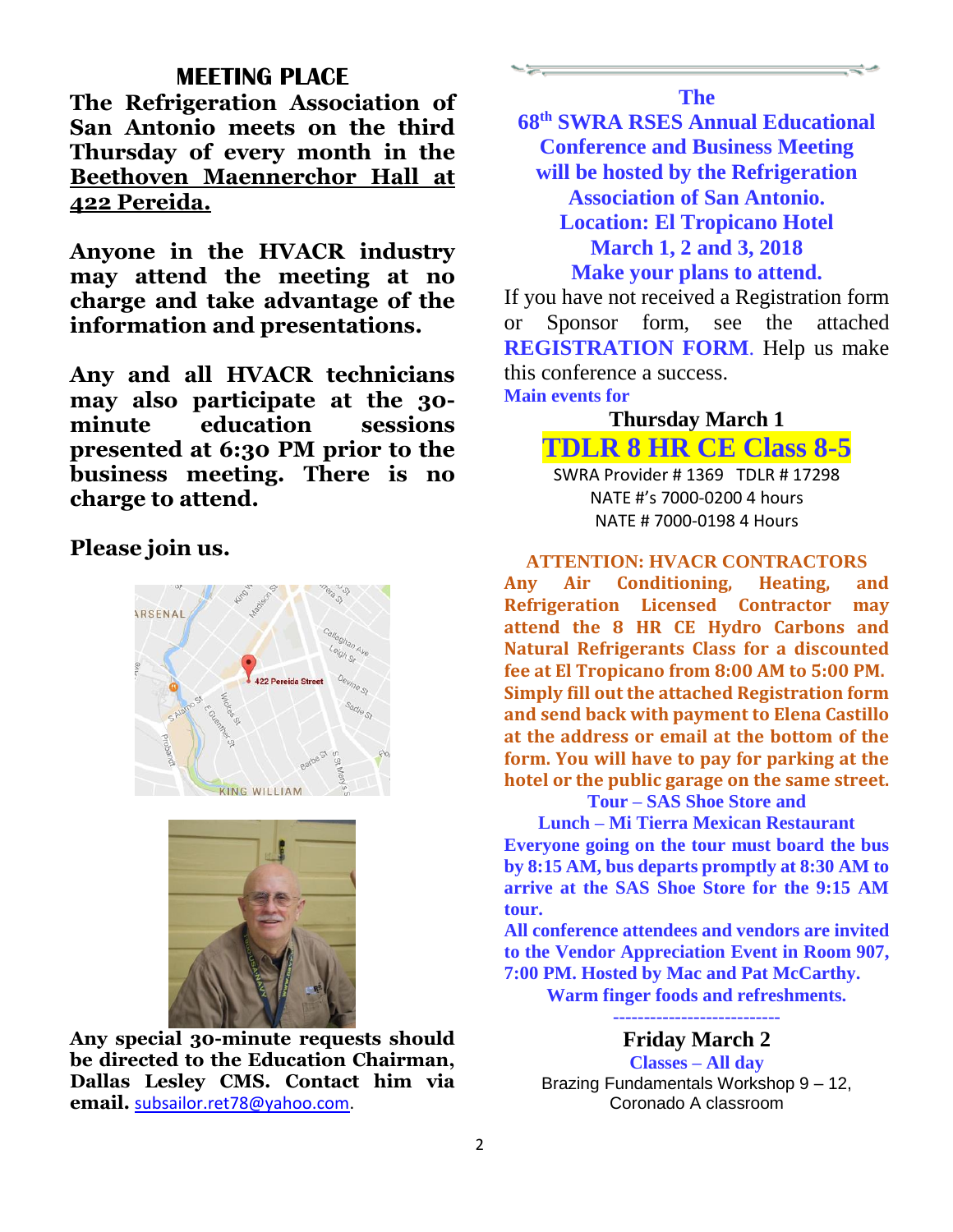Scotsman Ice Systems 2 – 4 PM, Monte Cristo A classroom No More P-Traps, 200 Years is Long Enough Monte Cristo B 2 – 4 PM

### **Trade Show and Lunch 11 – 2 Coronado E Open Area**

We invite all HVACR students from all area technical schools to join us on March 2 for an allday affair and take advantage of the workshops and trade show at 12:30 PM where vendors will give you their undivided attention on the new tools, equipment, techniques and special tips to make you a more proficient technician in this field. Lunch will be provided and door prizes will be

given out to winning ticket participants.

**Friday Night Buffet Mac's Hospitality Suite 9th floor Auxiliary Hospitality, Partagas Room ---------------------------**

**Saturday March 3 Classes – All day Future of Refrigerants – Andy Schoen - SanHua Int'l SWRA Aux. Luncheon Saturday Night Banquet Hospitality Suite 9th floor Auxiliary Hospitality, Partagas Room, 1st fl.**

> **--------------------------- Registration Form is attached. Please register when you arrive.**

# **BUSINESS AND EDUCATION MINUTES** *January 18, 2017*

The meeting began with Gary Edmund CMS, who presided and called the meeting to order.

There were 28 members and guests at the meeting.

A motion was made and seconded to accept the meeting minutes published in the last newsletter.

Gary Edmund CMS talked to the students about 4-way reversing valves and heat pumps. Great job, Gary.



# **NEW EPA CERTIFICATION EXAMS.**

We would like to mention that technicians who do not have their EPA Certification yet, should get it as soon as possible.

The new EPA exams will include the new refrigerants and R-410A as well as hydrocarbons.

The new exam will also contain the change of leak percentages in appliances and will require recordkeeping.

EPA will be sending out the new EPA Section 608 bank of test questions shortly.

Once the organizations receive and review the test bank and verify that all questions are covered in the new training manual, they will begin the process of releasing the new exam.

There is still time to test on the old exams.

*Minutes submitted by Ronnie Lindig.*